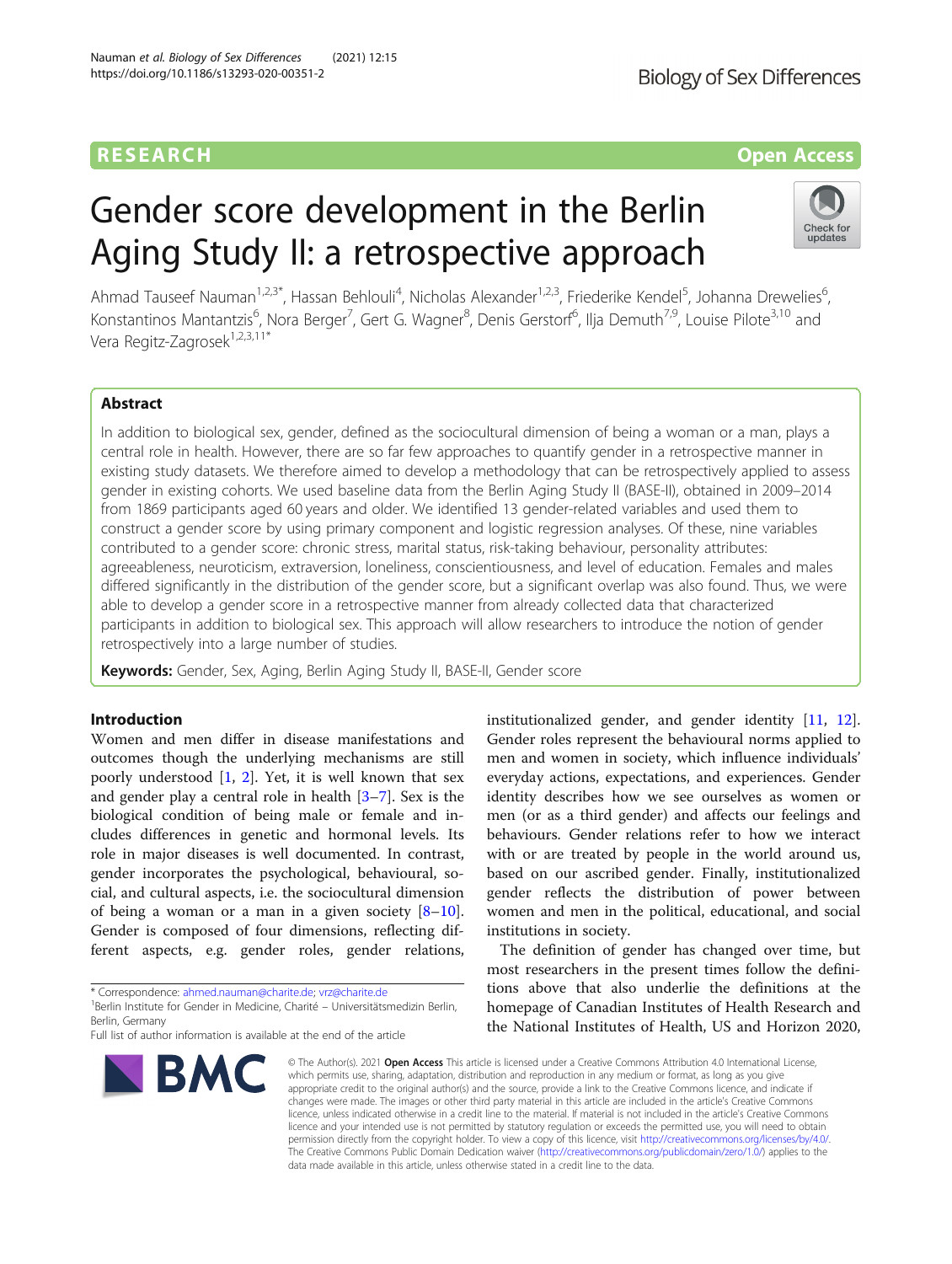that promote the largest research programs in gender medicine [[9\]](#page-8-0). Since biological sex and gender overlap, but are not identical, gender is likely to influence health differently from biological sex  $[3, 4]$  $[3, 4]$  $[3, 4]$ .

Gender encompasses awareness of disease, risk taking and help-seeking behaviour, interaction of patients with doctors, the health care system  $[13, 14]$  $[13, 14]$  $[13, 14]$  $[13, 14]$ , and access to care. Gender, for example, is associated with a later arrival of women with myocardial infarction to the emergency departments and delayed access to treatments, as well as different treatment results by female and male doctors in their female and male patients [\[14](#page-8-0)].

To separate the effects of both sex and gender, variables that represent both in multivariate models are needed. Biological sex is usually assessed by a single binary variable on a one-dimensional scale (female, male) assuming that the sex chromosomes are unique identifiers of female and male individuals, even though this concept has been revised—resulting in the German legal system allowing for coding the sex of new-born babies to be undetermined, which might be a better reflection of biology. However, so far, the binary coding of sex has proved itself as a useful construct in clinical studies to describe differences between female and male individuals.

Unfortunately, there is no generally accepted method to assess the sociocultural dimension that is gender. Thus, researchers need to identify a number of genderrelated variables and include them in multiple regression models. Depending on the number of events predicted, it may be impossible to include all aspects of gender in model. Compared to this approach, the use of a composite score measuring gender could offer advantages. Such a score can be used for adjustment in multiple regression models where a distinction from sex is the primary goal, for matching, and subgroup stratification in order to better control confounding variables [[15,](#page-8-0) [16](#page-8-0)]. As compared with the use of a set of gender-related variables, a single score provides greater statistical power by reducing the number of covariates included in multiple regression models, offer the possibility to test interaction terms, and reduce multiple comparisons [[15,](#page-8-0) [16\]](#page-8-0).

In the present paper, we therefore searched to develop a method to operationalize gender in the context of clinical studies by developing a gender score, following previously published concepts [\[3](#page-8-0), [17](#page-8-0), [18\]](#page-8-0).

In 2015, the Canadian members of our group constructed a gender score that was obtained by a questionnaire in a prospective manner and showed that this gender score was associated with health outcomes, in particular survival after acute coronary syndrome. This gender score was based on a variety of carefully selected psychosocial and sociocultural variables [\[3](#page-8-0), [4\]](#page-8-0). In a prospective study in patients with acute coronary syndrome,

the gender score was more strongly associated with several important cardiovascular risk factors, such as diabetes, hypertension, and family history for cardiovascular diseases and 1-year recurrent events than biological sex [[3,](#page-8-0) [4](#page-8-0)]. It was concluded that a gender score can be used to evaluate the effect of gender beyond the effects of sex on disease risk, presentation, processes of care, and relevant outcomes. Including such a gender dimension into clinical studies may thus add new explanatory value to understand differences between women and men in disease manifestations and outcomes.

However, the majority of existing studies and databases did not include a gender questionnaire and did not measure gender in a prospective manner. Consequently, it is necessary to develop a methodology to assess gender in a retrospective approach in existing datasets. Since most study databases include a large number of psychosocial and/or socioeconomic variables that are potentially gender related, it is possible to construct a score to measure gender. Two recent studies have done this [[17](#page-8-0), [18\]](#page-8-0). In one study, a large population-based database was used, the Canadian Labour Force survey, to extract the most suitable variables related to the gender dimensions described above and to derive a gender score from these variables [[18](#page-8-0)]. Most variables available in this dataset were related to work and living conditions, with a focus on gender roles and institutionalized gender [[17,](#page-8-0) [18\]](#page-8-0).

However, the fact that two of the four dimensions of gender, gender relations and gender identity, were only poorly covered in these scores represents a limitation. Furthermore, a longitudinal study to test the impact of gender on health outcomes was not possible due to their cross-sectional design, representing another limitation. The fact that both scores are only reflecting the Canadian workforce and society is another limitation to their use in Europe.

To overcome these limitations in the previous work and to develop a gender score for a European population, one that was not solely focused on work conditions and that offered the opportunity to assess the impact of gender on clinical outcomes, we decided to use, in a paradigmatic approach, the Berlin Aging Study II (BASE-II) to construct a gender score in a retrospective manner. We selected potentially gender-related variables from the initial investigation 6–10 years ago that were closely representing the gender-related variables used in the GENESIS-PRAXY study and in the studies by Smith and Lacasse and that covered the above mentioned four different dimensions of gender (Table [1\)](#page-2-0) [[17,](#page-8-0) [18\]](#page-8-0). Gender identity was operationally approached using chronic stress and perceived stress, as done also by Lacasse [\[17](#page-8-0)], by the Big Five personality traits [[19\]](#page-8-0), and risk-taking behaviour [\[20\]](#page-8-0). Gender roles were operationally defined using employment status. Gender relations were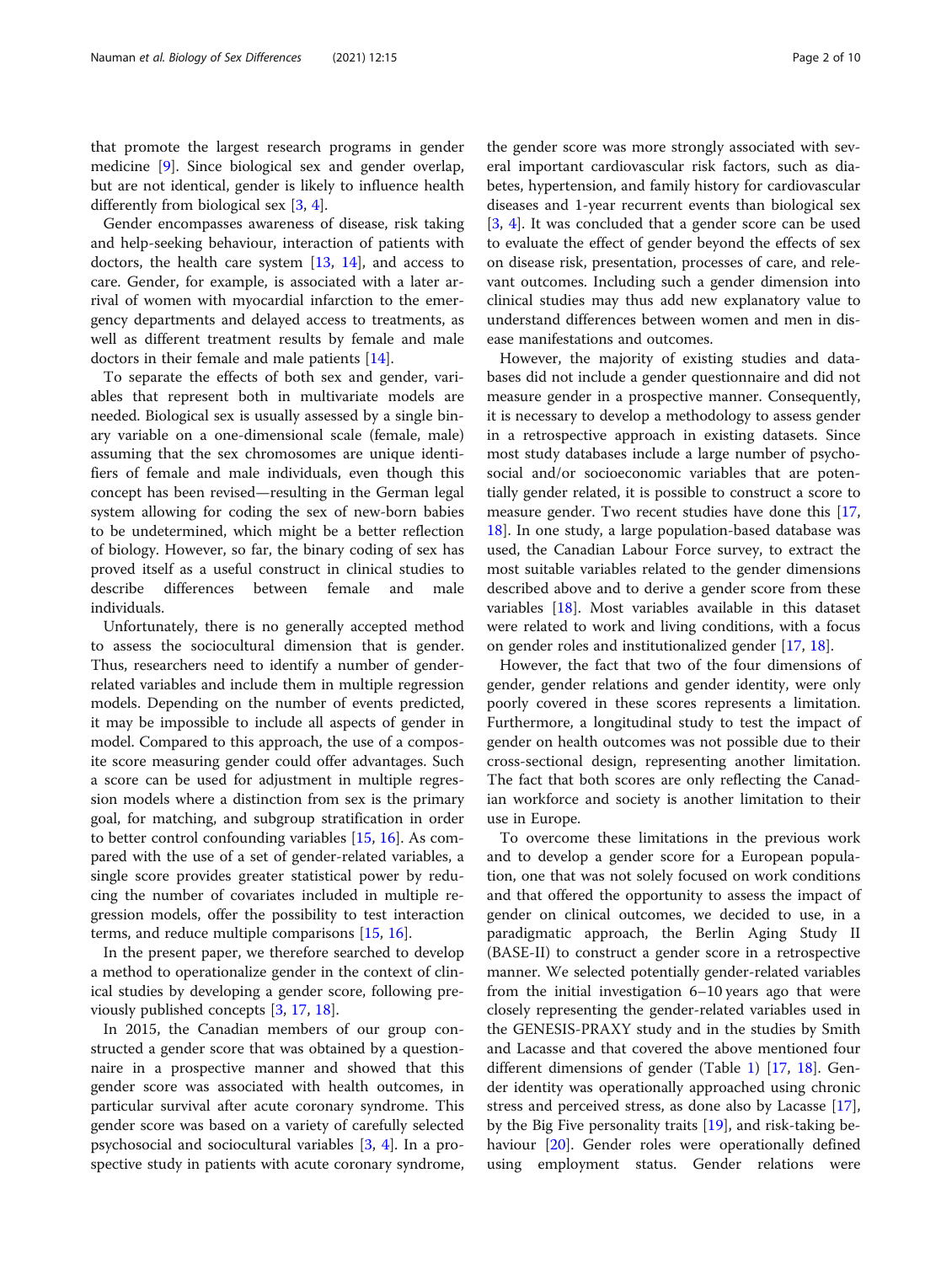<span id="page-2-0"></span>Table 1 Selected gender-related variables from the BASE-II cohort

| Mean (SD)                        | Female ( $n = 543$ ) | Male ( $n = 502$ ) | p value | <b>Gender dimension</b>  |
|----------------------------------|----------------------|--------------------|---------|--------------------------|
| Age                              | 68.4 (3.4)           | 68.8(3.5)          | 0.06    | n/a                      |
| Diabetes mellitus type II, n (%) | 54 (9.9)             | 79 (15.7)          | 0.007   | n/a                      |
| Hypertension, n (%)              | 250 (46.0)           | 242 (48.2)         | 0.05    | n/a                      |
| Current smoking, n (%)           | 38 (7.0)             | 58 (11.6)          | < 0.001 | n/a                      |
| Myocardial infarction, n (%)     | 6(1.1)               | 14(2.8)            | 0.05    | n/a                      |
| Risk-taking behaviour            | 3.05(1.42)           | 2.43(1.65)         | < 0.001 | Gender identity          |
| PSS                              | 1.52(0.35)           | 1.46(0.34)         | < 0.001 | Gender identity          |
| <b>TICS</b>                      | 1.36(0.67)           | 1.11(0.63)         | < 0.001 | Gender identity          |
| <b>BFI: Extraversion</b>         | 5.07(1.2)            | 4.78(1.17)         | < 0.001 | Gender identity          |
| <b>BFI: Conscientiousness</b>    | 5.6(0.9)             | 5.50(1)            | 0.01    | Gender identity          |
| BFI: Agreeableness               | 5.3(1.03)            | 5.13(0.96)         | < 0.001 | Gender identity          |
| <b>BFI: Neuroticism</b>          | 3.76(1.33)           | 3.36(1.25)         | < 0.001 | Gender identity          |
| The good things in my life       | n/a                  | n/a                |         | Gender identity          |
| BFI: Openness to experience      | 5.09(1.18)           | 4.97(1.18)         | 0.05    | Gender identity          |
| <b>UCLA-Loneliness</b>           | 3.05(0.34)           | 3.01(0.33)         | 0.03    | Gender relations         |
| Employment status 2014           | n/a                  | n/a                |         | Gender roles             |
| Family status 2009-2014          | n/a                  | n/a                |         | Institutionalized gender |
| Education                        | 13.7(2.76)           | 14.37(1.4)         | < 0.001 | Institutionalized gender |

Each variable was taken according to the definition provided in the Women health research network [\[11](#page-8-0)]. MI myocardial infarction, PSS perceived stress scale, TICS Trier Inventory for Chronic Stress (TICS), BFI big five Inventory, UCLA University of California, Los Angeles ( $n = 1045$ )

represented by loneliness and institutionalized gender was represented by education and family status. Due to the fact that data assessment was done from 2009 to 2014, i.e. 6–10 years ago, and the study participants have been medically reinvestigated from 2018 to 2020, we are able to test the association between gender measured 6– 10 years ago with more recent clinical status and outcomes in a longitudinal approach.

We hypothesized that it is possible to construct a gender score with this approach in a retrospective manner that distinguishes women and men based only on sociocultural factors and that integrates a number of gender-related variables. We hypothesized that the gender score overlaps with sex but differs from biological sex and gives additional information. We assumed that a number of males would have feminine gender characteristics and vice versa and that a significant overlap would exist, representing individuals with characteristics of both genders. We also assumed that the distribution of this gender score between females and males would be similar but not identical to the distribution of a gender score developed by our partners in Canada in the GENESIS-PRAXY study, and we assumed that sex and gender would be differently associated with clinical parameters. Associations with 6–10 years follow-up data are planned for the near future.

# **Methods**

# Data source

We used baseline data from the Berlin Aging Study II (BASE-II). Clinical, psychosocial, and socioeconomic variables were obtained in 2009–2014 from 1869 participants aged 60 years and older [[21\]](#page-8-0). Selection of genderrelated variables was done in 2018 (see below). Sex was determined by both self-reports and records in the official registry offices. For all but one of the participants used in the current data set, self-reports and official registry information converged. For one person, no official registry information could be obtained. Self-reports and registry information were further corroborated based on genetic data available for 98.2% of our sample (data not shown).

### Identification of gender-related variables

For identification of gender-related variables, we, as previous investigators have done the following: (a) referred to the systematics and gender dimensions proposed by Johnson and (b) included variables that have been pro-posed by other researchers in the field [[3,](#page-8-0) [12](#page-8-0), [16,](#page-8-0) [17](#page-8-0)]. First, we selected potentially gender-related variables from the study database related to the four dimensions of gender (Table 1 and supplement S[1\)](#page-7-0) that reflect different aspects of the gender construct in which women and men traditionally differ and that have been used by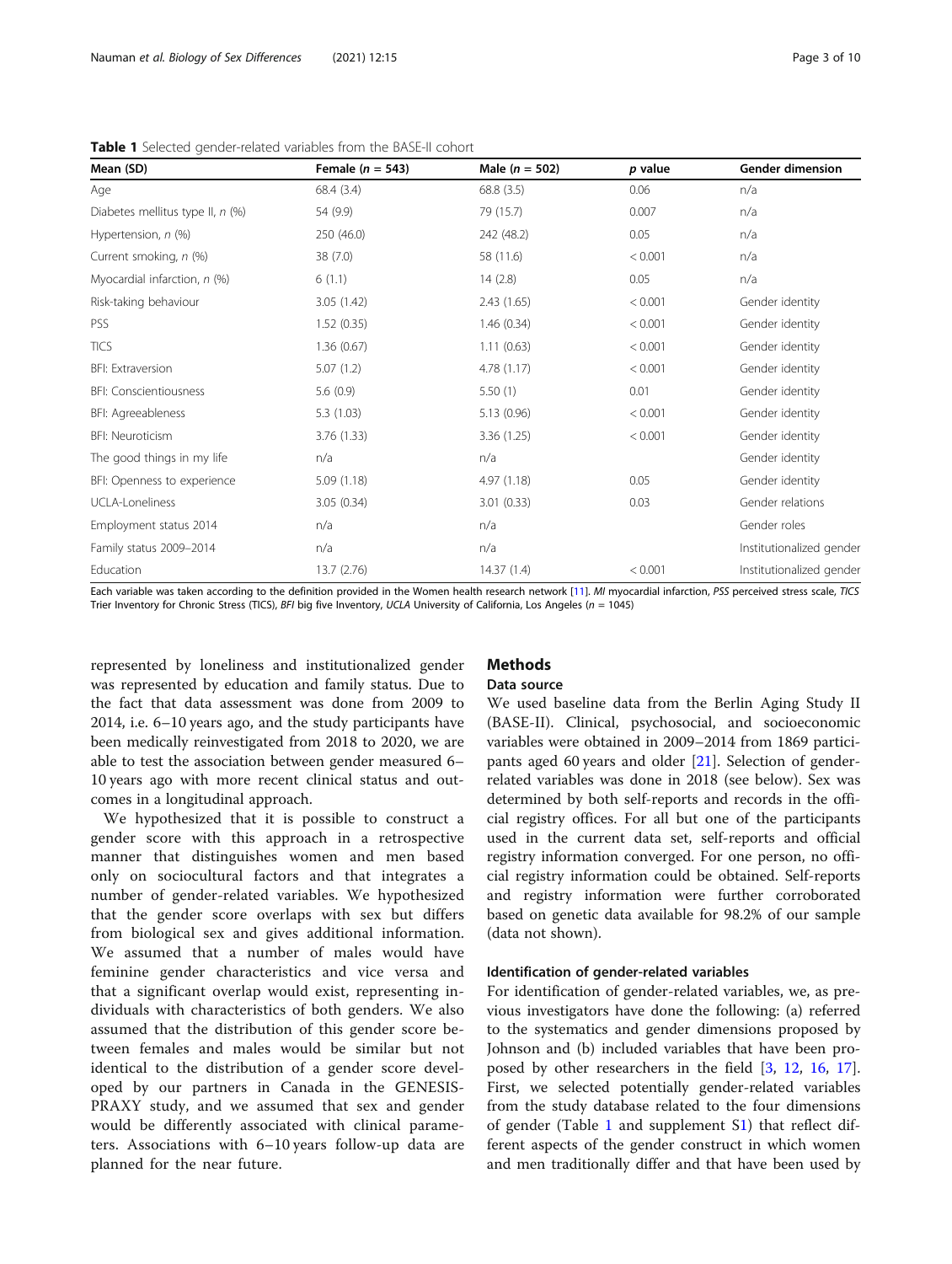<span id="page-3-0"></span>other investigators in the field [[11,](#page-8-0) [12\]](#page-8-0). To the extent possible, the four gender dimensions were measured using validated self-report questionnaires [\[22](#page-8-0)– [25\]](#page-9-0). Chronic stress was assessed using the Trier Chronic Stress Inventory; perceived stress with the Perceived Stress Scale [[22](#page-8-0)]; the personality dimensions openness to experience, conscientiousness, extraversion, agreeableness, and neuroticism with a short version of the Big-Five Inventory [[19](#page-8-0)]; loneliness using the UCLA Loneliness Scale [[23](#page-9-0)]; and single-item questions for risk-taking behaviour [[20](#page-8-0)], employment status, family status, and education. When possible, we calculated scores according to questionnaire standard. For the Big-Five Inventory, Trier Chronic Stress Inventory, and UCLA-Loneliness, mean scores across items were used, as used in previous publications [[22](#page-8-0), [24](#page-9-0), [26\]](#page-9-0). The item "The good things in my life are determined by other people" is a standard item assessing external control beliefs in powerful others [\[27](#page-9-0)–[29\]](#page-9-0).

All participants gave written informed consent. The Ethics Committee of the Charité – Universitätsmedizin Berlin approved the study (approval number EA2/ 029/09) [[30\]](#page-9-0).

#### Overall strategy and statistical approach

Our approach was divided into three steps (Fig. 1): (1) gender score development, (2) gender score calculation in individual cases and distribution in females and males, and (3) correlation with clinical variables.

# Gender score development

In step 1, correlated variables were eliminated using a bivariate analysis, and for each correlated pair of variables with a correlation coefficient equal or greater than 0.80, one of the two variables was randomly removed (Table [S1\)](#page-7-0). Next, to reduce the dimensionality of the dataset, increase interpretability, and minimize information loss which is done by creating new uncorrelated variables and maximize variance, principal component analysis (PCA) was conducted with a varimax rotation method to further confirm it, where component represents the linear combinations of the entered variables and each component represents a group of related variables  $[31]$  $[31]$ . An item was said to load on a given component if the factor loading was 0.40 or greater for that component and was less for other components. We identified 5 major components (Table [2](#page-4-0)) and retained all 13 variables as the factor loading for the given two

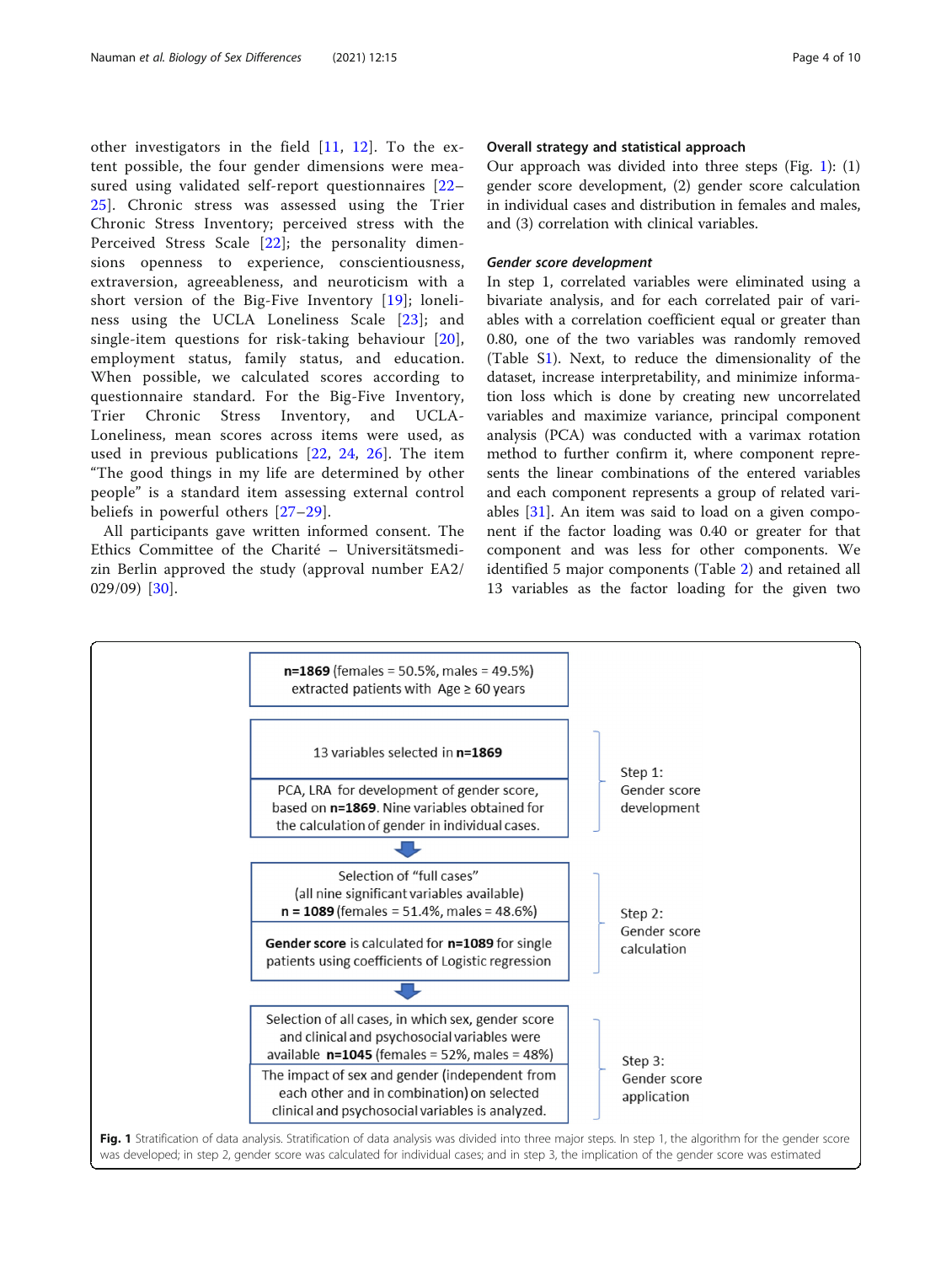<span id="page-4-0"></span>

| Table 2 Gender-related variables and corresponding factor |  |  |
|-----------------------------------------------------------|--|--|
| loading in PCA                                            |  |  |

|                                 | Component    |                |          |              |         |
|---------------------------------|--------------|----------------|----------|--------------|---------|
|                                 | 1            | $\overline{2}$ | 3        | 4            | 5       |
| Employment status 2014          | $-.041$      | $-.082$        | $-.097$  | $-.042$ .713 |         |
| Risk-taking behaviour composite | $-.004$ .122 |                | .384     | .592         | $-.137$ |
| <b>BFI-Neuroticism</b>          | .787         | $-.093$        | .047     | $-.068$      | $-.002$ |
| <b>BFI-Agreeableness</b>        | $-.169$ .297 |                | $-.486$  | .067         | .066    |
| <b>BFI-Extraversion</b>         |              | $-.057$ .767   | $-.092$  | $-.041$      | .062    |
| <b>BFI-Conscientiousness</b>    | $-.227$      | .455           | $-.386$  | $-.057$      | $-.129$ |
| <b>BFI-Openness</b>             | $-.012$      | .812           | .088     | .060         | $-.021$ |
| The good things in my life      | .381         | $-.145$        | $.114 -$ | $-.057$      | .403    |
| Perceived stress                | .815         | $-.092$        | $-.024$  | .027         | $-.076$ |
| Chronic strain                  | .819         | .016           | .013     | .106         | $-.056$ |
| UCLA-Loneliness: composite      |              | $-.176$ .323   | .121     | .079         | .567    |
| Family status 2009-2014         | .045         | $-.089$        | $-.256$  | .823         | .080    |
| Education                       | $-.100$      | .092           | .730     | $-.011$      | .060    |

In this factor analysis, an item was said to load on a given component if the factor loading was 0.40 or greater for that component and was less than 0.4 for other components. Based on this analysis, all items were included in logistic regression ( $n = 1869$ )

components of the same variable did not exceed 0.40. Variables having low communalities  $( $0.40$ )$  do not contribute much to measuring the underlying factors [[32\]](#page-9-0).

To determine how the remaining sociocultural variables differentiated between females and males, logistic regression models for the association with sex were calculated one by one and all non-significant variables were removed in descending order of their significance. Coefficients of this logistic regression analyses were used to construct a propensity score [[33\]](#page-9-0) which was called gender score, in the same approach as used by previous investigators [\[3,](#page-8-0) [17,](#page-8-0) [18\]](#page-8-0). For step 1, the development of the algorithm for the gender score, the selected 13 variables were used in the dataset of 1869 cases.

# Gender score calculation in individual cases and distribution in female and male

In step 2, the coefficient estimates of the variables from logistic regression analyses were used for gender score calculation in individual cases, i.e. a score from 0 to 100 was obtained for all individual cases. For this step, the presence of all variables was required in each study subject. This reduced the number of cases available for calculation of individual gender score to 1089 (Fig. [1](#page-3-0)). Next, we analysed the distribution of this gender score with regards to biological sex (Fig. 2).

# Association of gender score with clinical variables

In the third step, the association of gender score with independent clinical and psychosocial variables that were generally attributed to women and men in our societies was tested using linear regression analyses. This step required the presence of gender score and the clinical/psychosocial investigation in all cases. This reduced the number of cases to 1045.

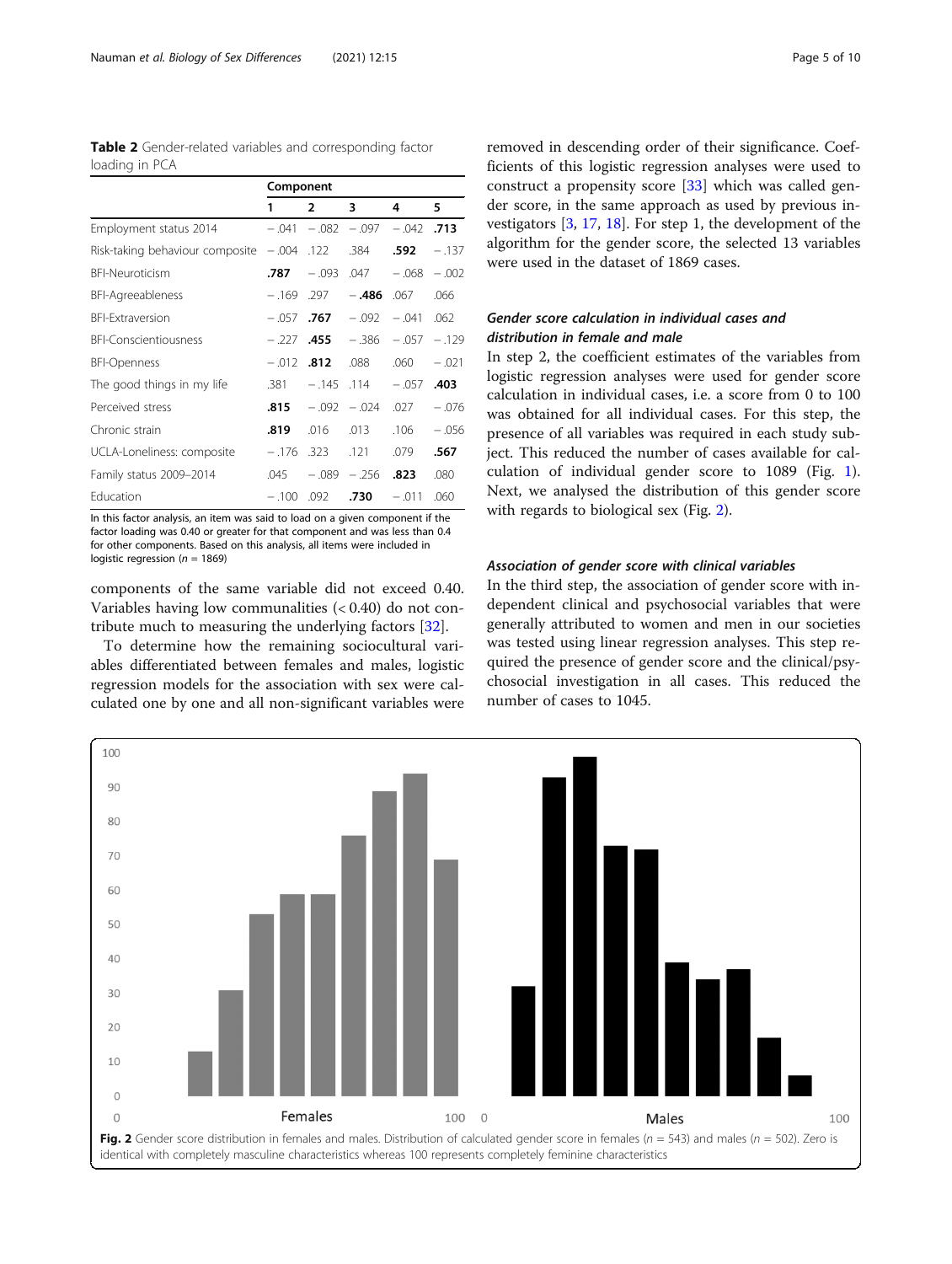# Statistical tests

SPSS version 25 was used to perform statistical analysis. Logistic models were used to model the probability of associated variables. To look for an index of sensitivity and specificity, the curve statistic was performed for gender score  $(0-100)$  as the test variable and sex  $(0 =$ males, 1 = females). Significance level was determined for  $p < 0.05$  for the group differences and logistic regression models.

# Results

#### Development of the gender score

Mean age, sex, and basic clinical coordinates of our cohort are presented in Table [1](#page-2-0). To calculate the gender score in our cohort, we considered a total of 13 variables (Table [1](#page-2-0)). In the first step of gender score development, correlation and principal component analysis correlation matrix for the variables was low, and therefore, all 13 variables were retained for the next steps (Table [2,](#page-4-0) PCA, factor loadings).

In the second step, the 13 identified sociocultural variables were used to perform a logistic regression analysis with sex as a dependent variable. Non-significant variables were removed one by one in a descending order of their  $p$  value (0.05). In total, five models were explored. The final model (Table 3) identified nine statistically significant sociocultural variables that were assumed to characterize women and men in our model. They were chronic stress, marital status, risk taking behaviour, Big-Five personality traits scale (agreeableness, neuroticism, extraversion), loneliness (UCLA-Loneliness mean), Big-Five personality traits scale (Conscientiousness), and level of education.

Table 3 Gender-related variables for the calculation of the gender score

| Variable name                 | <b>Coefficient estimates</b> | р       |
|-------------------------------|------------------------------|---------|
| <b>TICS</b>                   | 0.63                         | < 0.001 |
| Family status 2009-2014       | 0.52                         | < 0.001 |
| Risk-taking behaviour         | 0.37                         | < 0.001 |
| BFI: Agreeableness            | 0.31                         | < 0.001 |
| <b>BFI: Neuroticism</b>       | 0.27                         | < 0.001 |
| <b>BEI: Extraversion</b>      | 0.27                         | < 0.001 |
| UCLA-Loneliness               | 0.44                         | < 0.05  |
| <b>BFI: Conscientiousness</b> | 0.17                         | < 0.05  |
| Education                     | $-0.04$                      | < 0.05  |

Logistic regression models using the identified variables from PCA were calculated, and non-significant variables were removed one by one in a descending order. Finally, the above model was reached with nine independently significant variables. The area under the curve statistic was .795,  $p < .001$ , 95% CI [.769, .821] which indicates fair-to-good sensitivity/ specificity (test values ranged between 0.5 and 1) ( $n = 1869$ )

# Calculation of gender score in individual cases and distribution between females and males

The coefficients of the final logistic regression analysis were used to calculate the gender score with a range from 0, extremely masculine, to 100, extremely feminine (Fig. [2](#page-4-0)). The gender score distribution in females and males differed: 55% of males were in the first tertile with more masculine gender scores and 51% of females were in the third tertile with the more feminine scores. At the same time, the distributions showed considerable overlap with a 36% and 31% of females and males in the middle tertiles and 13% of females and 14% of males having score values of the opposite expected gender (Fig. [2,](#page-4-0) Table S[2\)](#page-7-0).

The area under the curve statistic for 1089 participants who had a gender score available was .795,  $p < .001$ , 95% CI [.769, .821] (Fig S[1\)](#page-7-0) which indicates fair-to-good sensitivity/specificity to separate women from men.

# Association of gender score with clinical and psychosocial variables

In the third step, we performed linear regressions to further investigate associations between sex, the gender score, and biological and well-being variables that were not used to build the score. A linear regression model was performed to determine the impact of sex and gender in combination (Table [4\)](#page-6-0). These models revealed that sex was significantly associated with LDLcholesterol and total cholesterol, with the gender score not showing any additional association in the models. In contrast, the gender score was significantly associated with cortisol levels, CES-depression, negative affect, and life satisfaction, with sex not associated with these parameters. Interestingly, hand grip strength was associated with both sex and gender score. The associations with hand grip strength, cortisol, and life satisfaction were negative, suggesting that a more feminine score is associated with lower levels of these parameters, whereas all other parameters were positively associated.

### **Discussion**

Our study constructed a gender score in a retrospective manner from available study variables that characterized women and men based on only sociocultural variables, covering the four dimensions of gender. Biological sex and gender score characterized participants differently and had different predictive power for a number of clinical and psychological variables. The results will allow us to explain a greater part of variability among women and men during aging, and they provide researchers with clinical databases with a template to include gender in a retrospective manner in their analysis.

We used the BASE-II cohort that provided data on older, predominantly healthy adults in and around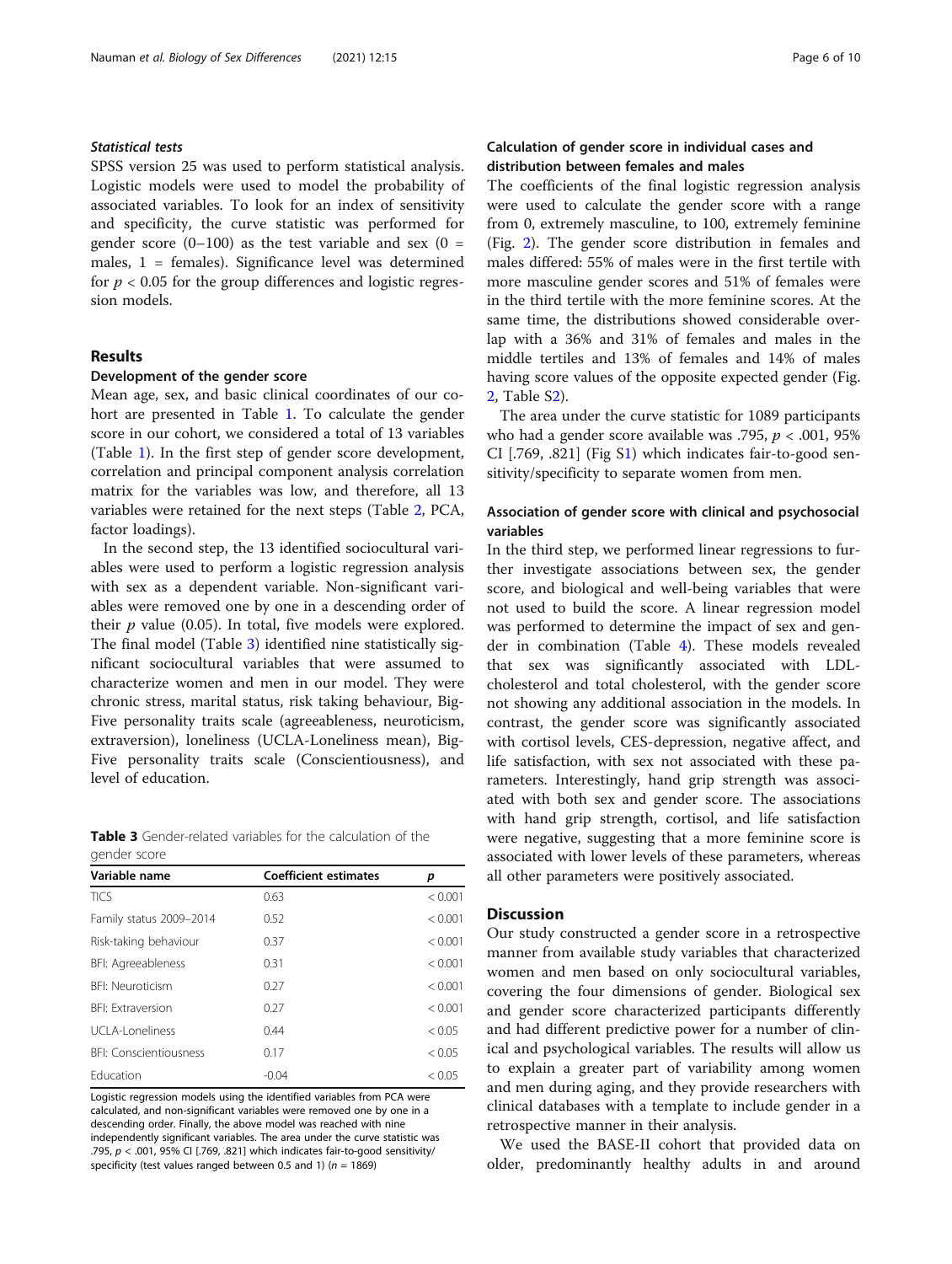<span id="page-6-0"></span>

|  |  |  |  | <b>Table 4</b> Prediction of clinical and psychological variables by sex and gender score in combined linear regression models |  |
|--|--|--|--|--------------------------------------------------------------------------------------------------------------------------------|--|
|  |  |  |  |                                                                                                                                |  |

| Dependent              | Female sex | Gender score | Female sex | Gender score | $R^2$ |
|------------------------|------------|--------------|------------|--------------|-------|
| variable               | β          | p value      | β          | p value      |       |
| <b>IDI-Cholesterol</b> | 13.69      | < 0.001      | $-0.043$   | 0.381        | 0.033 |
| Total cholesterol      | 25.023     | < 0.001      | $-0.059$   | 0.273        | 0.088 |
| HbA1c                  | $-0.069$   | 0.107        | $-0.001$   | 0.287        | 0.007 |
| <b>CES-Depression</b>  | 0.246      | 0.576        | 0.057      | < 0.001      | 0.068 |
| Cortisol               | $-15.016$  | 0.067        | $-0.530$   | 0.001        | 0.027 |
| Hand grip strength     | $-15,601$  | < 0.001      | $-0.019$   | 0.021        | 0.654 |
| Negative affect        | $-0.462$   | 0.485        | 0.058      | < 0.001      | 0.023 |
| Life satisfaction      | .200       | 0.078        | $-0.120$   | < 0.001      | 0.081 |

We used linear regression models to determine the association of sex and the gender score with biological and psychosocial variables. For each of the biological and psychosocial (dependent) variables, a linear model was calculated, all including sex and the gender score as independent variables. All models explained less than 10% ( $R^2$ ) of the variability, with the exception of the model for hand grip strength, in which 65% of the variability in grip strength was explained by sex and<br>the gender score,  $R^*$  unstandardized regression coef the gender score.  $β^*$ , unstandardized regression coefficient beta (*n* = 1045)

Berlin, Germany [[21\]](#page-8-0), to construct a gender score in analogy to the score that was developed in a mainly Canadian cohort of younger patients with acute coronary syndrome and by others in the Canadian health database [\[17](#page-8-0), [18\]](#page-8-0). The novelty of our approach was the fact that we developed the gender score in a completely retrospective manner in a non-working cohort that undergoes systematic follow-up investigation. BASE-II was not primarily designed to analyse the impact of gender on study data [\[12](#page-8-0)]. This retrospective design was limited by the fact that not all the desired gender-related variables were available and not all dimensions of gender could be covered with similar strength. However, it has the advantage that the variables are measured prior to the outcome, meaning that the health status at the time of follow-up does not influence the components of the gender score.

As expected, more than half of females and males clustered in the respective feminine and masculine tertiles. However, the distribution showed a considerable overlap with almost a third of females and males in the middle tertiles and 13% of females and 14% of males having score values of the opposite gender. Thus, the gender score is able to separate women from men with a good sensitivity but clearly differs from biological sex, contributing additional explanatory power and is a major advantage of this score. The distribution is similar but somewhat different from the distribution found by Pilote in their younger cohort with myocardial infarction. They found a more asymmetrical distribution with a stronger clustering of males in the masculine area and a broader distribution of females over the whole scale, indicating that males kept their masculine characteristics whereas females had acquired more masculine characteristics. In contrast, more of our males were found in the middle tertile. This may be an effect of age or retirement—it is likely that the work-related criteria in our older cohort were less important.

When constructing the gender score in our study, all four dimensions of gender were covered. This was a much broader coverage of gender dimensions than in the only directly comparable retrospective studies [[17](#page-8-0), [18\]](#page-8-0). They are based on larger cohorts from Canada, therefore not directly comparable with Europe, include a younger working population and are heavily based on work-related variables, therefore not suitable for our retired/aged population, and are both purely crosssectional, whereas the gender score in our longitudinal cohort study will allow us to develop risk prediction models. The variables family status and education, reflecting gender relations and institutionalized gender, had a high impact in gender score calculation, underscoring the significance of this area.

Thus, in the aged cohort of BASE-II, with mainly retired persons, other variables had a strong contribution to gender than in younger working cohorts. Psychological parameters, such as perceived stress, loneliness, agreeableness, and neuroticism, contributed significantly to the psychosocial differences between women and men. We conclude that the construction of a retrospective gender score should be based on the data of the study itself. In addition, it may be difficult to transfer a retrospective gender score from one study to another. This means that a gender score should not be taken from the literature and used as a fixed algorithm for a study population, but rather be constructed based on as many suitable study parameters as possible and then applied only to the probands of that study. Comparison of the main variables in gender scores from different studies will allow the assessment of the dependency of gender-related parameters and gender constructs from external variables such as age, ethnicity, cultural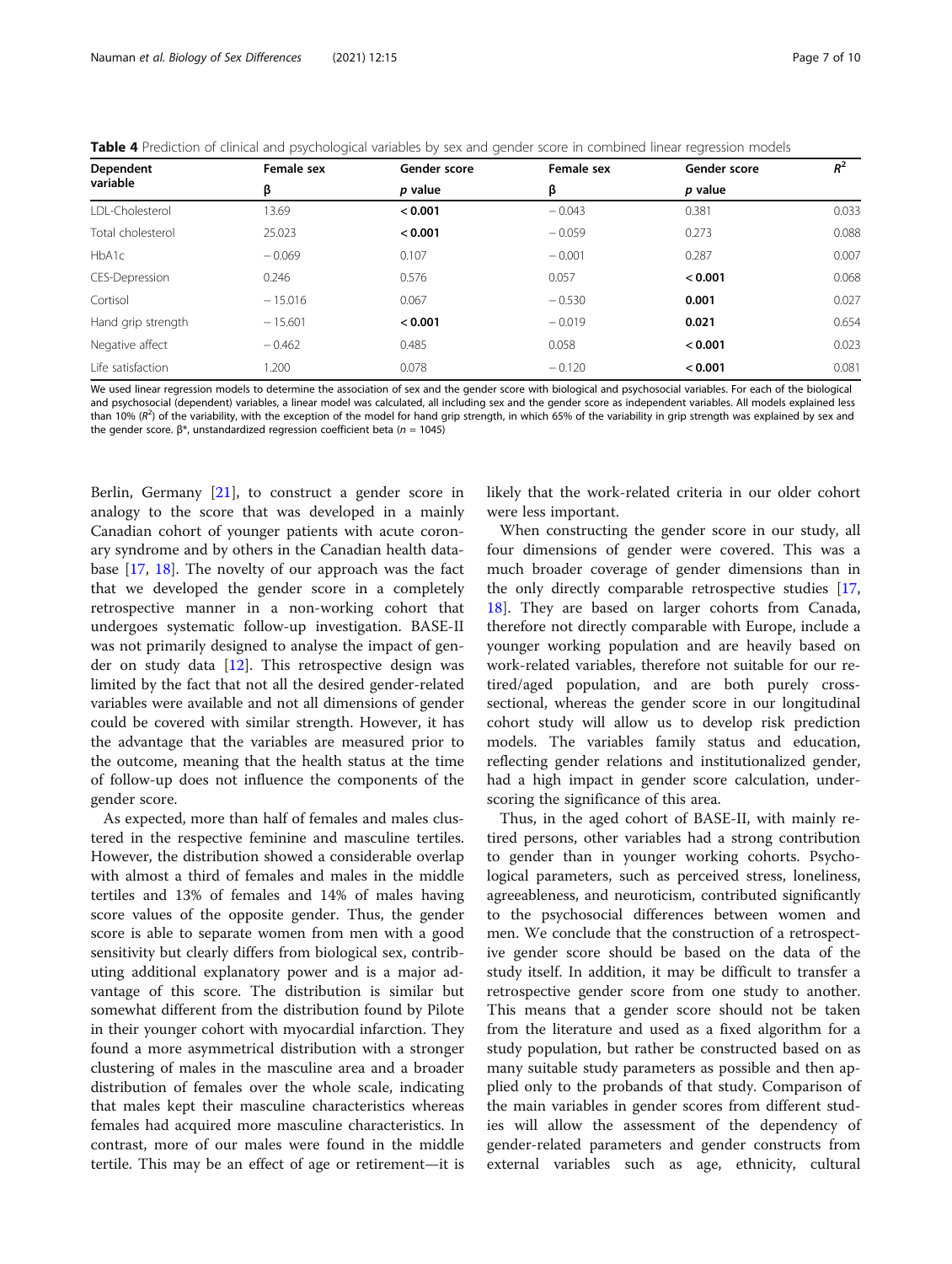<span id="page-7-0"></span>background, and working conditions and hopefully identify the most robust ones.

#### Use of gender score in prevention

The association of the gender score with clinical and psychosocial variables and risk factors was already tested by Pilote and Lacasse. Lacasse claimed that associations between gender index scores and presumed genderrelated variables identified a priori and not included in the gender index supported the validity of the construct [[17\]](#page-8-0). We followed these approaches and tested the association of the gender score with clinical and psychosocial variables. In combined linear regression models, gender score, but not sex, was significantly associated with cortisol levels, CES-depression, negative affect, and life satisfaction. Following the arguments of Lacasse, this would support the validity of our construct. Nevertheless, this must be confirmed by external validation in future studies.

Pelletier et al. found in their prospective approach that a higher gender score, but not female sex, was associated with an increased risk of hypertension, diabetes, family history of cardiovascular diseases, and increased depressive and anxiety symptoms [\[3](#page-8-0)]. They concluded that traditional sex differences in risk factors may partly be explained by patients' personality traits, social roles, and life context. If this is true, tackling these risk factors and traits in gender sensitive prevention projects could reduce the risk for cardiovascular diseases. Previous investigations have shown that prevention programs need to be designed in gender sensitive manner to reach their respective audiences. Therefore, when focusing on target groups in prevention programs, not only the biological characteristics should be used but also the elements of the gender score as identified in our project [\[34](#page-9-0)].

#### Limitations of the study

In this paper, we aimed to generate a gender score that allows us to assess whether gender, as an assembly of sociocultural parameters taken together, affects disease risk differently in women and men. Undoubtedly, there are also limitations associated with this approach. Using individual variables related to gender, such as living alone or anxiety, would enable a study to identify specific factors of importance which, independent of sex, affects health outcomes. A compositional variable such a gender score cannot in itself identify such key factors. However, as compared with the use of a set of genderrelated variables, a single score provides greater statistical power by reducing the number of covariates included in multiple regression models, offer the possibility to test interaction terms, and reduce multiple comparisons [[15](#page-8-0), [16](#page-8-0), [35](#page-9-0)]. Therefore, the gender score makes it possible to capture better the interaction of gender with other variables.

When constructing a gender score, we needed to consider that gender, as a social construct, shifts over time and between generations, differs between places and cultures, and depends on socioeconomic conditions. Ideally, the selection of variables for a gender score would be contextual, both in terms of time and place. Therefore, our approach to develop a gender score specifically for the cohort in which it should be used has its strength. At the same time, this leads to significant limitations: the limited availability of variables may explain differences in the variables that constitute the gender score between our study and previously published prospective data [\[3\]](#page-8-0). We must accept the available variables and cannot, in a prospective manner, select the best ones. This is, however, an inherent component of the retrospective approach which is justified by the aim to develop a method that enables researchers to measure gender in a retrospective manner. Such an approach is valuable since many studies exist in which an estimate of gender, even if retrospective, could uncover new aspects and reveal important insights.

# Conclusions and future aspects

With our strategy, we were able to develop a gender score in a retrospective manner in an elderly, nonworking European cohort. This means that the notion of gender can be retrospectively introduced into a large number of studies and contribute to explain differences between women and men in health outcomes. In calculating gender scores in a number of different cohorts from different cultural background, ages, and ethnicities, we will learn which variables are most robust predictors of gender throughout cultures. Furthermore, if in future studies, when longitudinal data will become available, gender turns out to be correlated with risk factors or outcomes, this will provide new aspects for focused prevention to the health care systems.

#### Supplementary Information

The online version contains supplementary material available at [https://doi.](https://doi.org/10.1186/s13293-020-00351-2) [org/10.1186/s13293-020-00351-2.](https://doi.org/10.1186/s13293-020-00351-2)

Additional file 1: Figure S1. ROC analysis with 1089 participants for gender score and sex variable. Table S1. Correlation between gender variables in PCA. Table S2. Gender scores in the different tertiles of our cohort.

#### Abbreviations

BASE: Berlin Aging Study; BASE-II: Berlin Aging Study II; BMBF: Bundesministerium für Bildung und Forschung; CESdepression: Center for Epidemiologic Studies Depression Scale (CES-D); CIHR: Canadian Institutes of Health Research; GENESIS-PRAXY: Gender and sex determinants of cardiovascular disease: from bench to beyondpremature acute coronary syndrome; HbA1c: Haemoglobin A1C; LDL: Lowdensity lipoproteins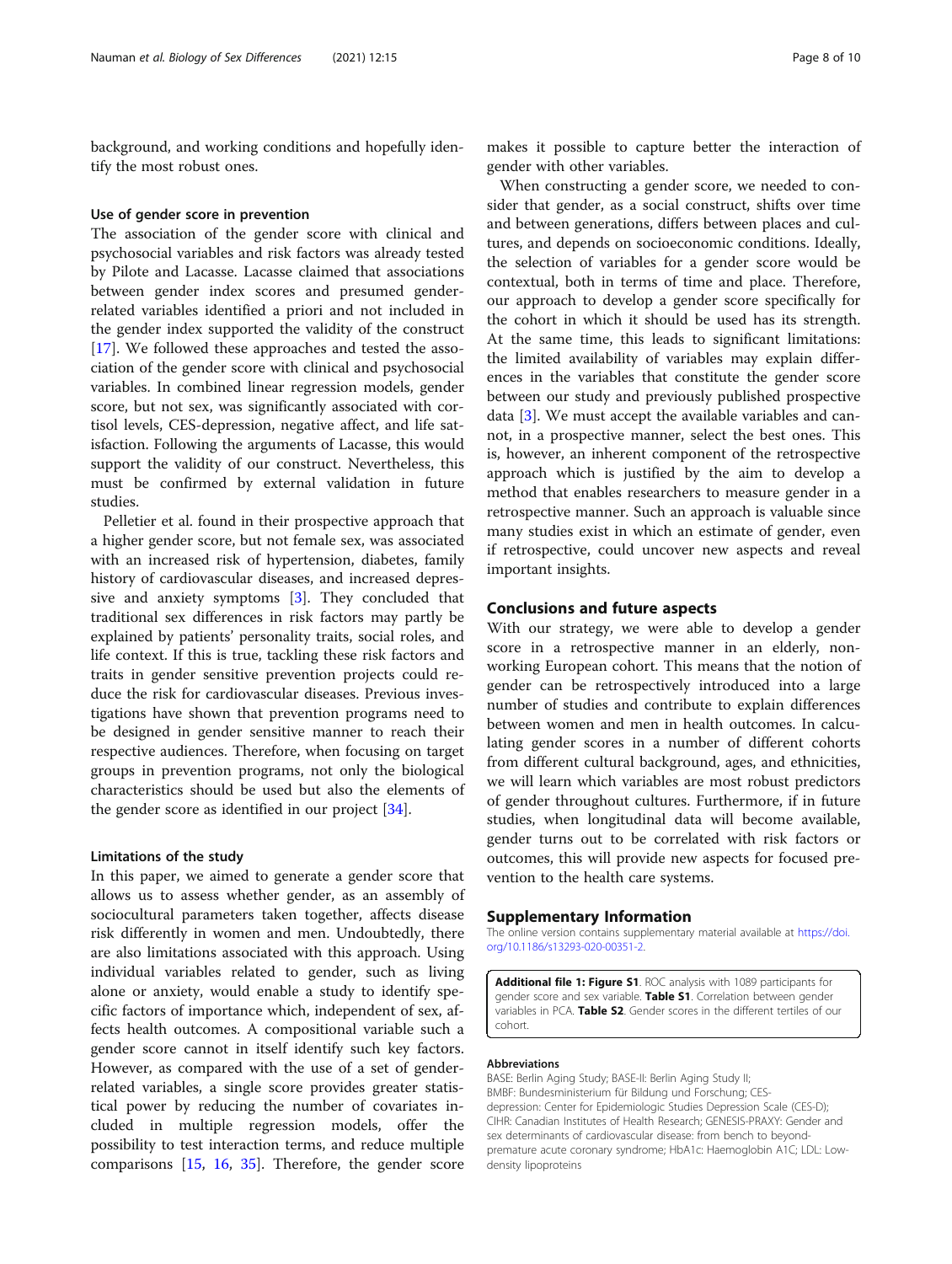#### <span id="page-8-0"></span>Acknowledgements

Not applicable

#### Authors' contributions

Ilja Demuth, Vera Regitz-Zagrosek, and Denis Gerstorf planned and supervised the work. Tauseef Nauman, Ilja Demuth, Denis Gerstorf, Konstantinos Mantantzis, and Hassan Behlouli did the statistical analyses. Vera Regitz-Zagrosek and Tauseef Nauman wrote the manuscript. Ilja Demuth, Denis Gerstorf, Louise Pilote, and Friederike Kendel gave advice for manuscript writing. Nora Berger and Gert G. Wagner provided data from BASE-II. Johanna Drewelies helped organize collaboration. Nicholas Alexander and all other authors reviewed the manuscript. The authors read and approved the final manuscript.

#### Funding

The current work was part of the study GendAge ([https://gendage.charite.](https://gendage.charite.de/en/) [de/en/](https://gendage.charite.de/en/)) supported by grants from the German Federal Ministry of Education and Research (Bundesministerium für Bildung und Forschung, BMBF) to Ilja Demuth and Vera Regitz-Zagrosek (grant number #01GL1716A) and Denis Gerstorf (#01GL1716B). Dr Pilote holds a James McGill chair at McGill University and was the recipient of the Berlin Institute of Health's Excellence Award for Sex and Gender Aspects in Health Research that supported in part this work. This article is also based on data from the Berlin Aging Study II (BASE-II, Co-PIs are Lars Bertram, Ilja Demuth, Denis Gerstorf, Ulman Lindenberger, Graham Pawelec, Elisabeth Steinhagen-Thiessen, and Gert G. Wagner). BASE-II was supported by the German Federal Ministry of Education and Research (Bundesministerium für Bildung und Forschung, BMBF) under grant numbers #01UW0808; #16SV5536K, #16SV5537, #16SV5538, and #16SV5837. Another significant source of funding was the Max Planck Institute for Human Development, Berlin, Germany. Open Access funding enabled and organized by Projekt DEAL.

#### Availability of data and materials

Due to concerns for participant privacy, data are available only upon request. External scientists may apply to the Steering Committee of BASE-II for data access. Please refer to the BASE-II website [\(https://www.base2.mpg.de/7549/](https://www.base2.mpg.de/7549/data-documentation) [data-documentation](https://www.base2.mpg.de/7549/data-documentation)) for additional information.

#### Ethics approval and consent to participate

All participants gave written informed consent. The Ethics Committee of the Charité –Universitätsmedizin Berlin approved the BASE-II study (approval number EA2/029/09).

#### Consent for publication

All authors consented the publication to the Journal (Biology of sex differences).

#### Competing interests

The authors declare that they have no competing interests.

#### Author details

<sup>1</sup>Berlin Institute for Gender in Medicine, Charité - Universitätsmedizin Berlin, Berlin, Germany. <sup>2</sup>CCR (Centre for Cardiovascular Research) Berlin, Berlin, Germany. <sup>3</sup>DZHK (German Centre for Cardiovascular Research), partner site Berlin, Berlin, Germany. <sup>4</sup>Centre for Outcomes Research & Evaluation, Research Institute of the McGill University Health Centre, Department of Medicine, McGill University, Montreal, Canada. <sup>5</sup>Gender in Medicine, Charité -Universitätsmedizin Berlin, Berlin, Germany. <sup>6</sup>Department of Psychology, Humboldt-Universität zu Berlin, Berlin, Germany. <sup>7</sup>Medical Clinic for Endocrinology, Biology of Aging group, Charité – Universitätsmedizin Berlin, Berlin, Germany. <sup>8</sup>SocioEconomic Panel at the German Institute for Economic Research (DIW), Berlin, Germany. <sup>9</sup>Charité - Universitätsmedizin Berlin, BCRT -Berlin Institute of Health Center for Regenerative Therapies, Berlin, Germany. <sup>10</sup>Department of Medicine, McGill University, Montreal, Canada.

<sup>11</sup>Department of Cardiology, University Hospital Zurich, Zurich, Switzerland.

Received: 8 June 2020 Accepted: 21 December 2020 Published online: 18 January 2021

#### References

- 1. Humphries KH, Izadnegahdar M, Sedlak T, Saw J, Johnston N, Schenck-Gustafsson K, Shah RU, Regitz-Zagrosek V, Grewal J, Vaccarino V, Wei J, Bairey Merz CN. Sex differences in cardiovascular disease - impact on care and outcomes. Front Neuroendocrinol. 2017;46:46–70.
- 2. Mauvais-Jarvis F, Bairey Merz N, Barnes PJ, Brinton RD, Carrero JJ, DeMeo DL, De Vries GJ, Epperson CN, Govindan R, Klein SL, Lonardo A, Maki PM, McCullough LD, Regitz-Zagrosek V, Regensteiner JG, Rubin JB, Sandberg K, Suzuki A. Sex and gender: modifiers of health, disease, and medicine. Lancet. 2020;396:565–82.
- 3. Pelletier R, Ditto B, Pilote L. A composite measure of gender and its association with risk factors in patients with premature acute coronary syndrome. Psychosom Med. 2015;77:517–26.
- 4. Pelletier R, Khan NA, Cox J, Daskalopoulou SS, Eisenberg MJ, Bacon SL, Lavoie KL, Daskupta K, Rabi D, Humphries KH, Norris CM, Thanassoulis G, Behlouli H, Pilote L, Investigators G-P. Sex versus gender-related characteristics: which predicts outcome after acute coronary syndrome in the young? J Am Coll Cardiol. 2016;67:127–35.
- 5. Regitz-Zagrosek V. Sex and gender differences in health. Science & Society Series on Sex and Science. EMBO reports. 2012;13:596–603.
- 6. Bairey Merz CN, Regitz-Zagrosek V. The case for sex- and gender-specific medicine. JAMA internal medicine. 2014;174:1348–9.
- 7. Doyal L. Sex, gender, and health: the need for a new approach. BMJ. 2001; 323:1061–3.
- 8. Research CIoH. How to integrate sex and gender into research; 2018. p. 2020.
- 9. Research CIoH. Online training modules:integrating sex & gender in health research - sex and gender in theanalysis of data from human participants. 2017.
- 10. Association AP. APA Dictionary of Psychology, Second Edition; 2015.
- 11. Phillips SP. Defining and measuring gender: a social determinant of health whose time has come. Int J Equity Health. 2005;4:11.
- 12. Johnson JL, Greaves L, Repta R. Better science with sex and gender: facilitating the use of a sex and gender-based analysis in health research. Int J Equity Health. 2009;8:14.
- 13. Brecht A, Oertelt-Prigione S, Seeland U, Rucke M, Hattasch R, Wagelohner T, Regitz-Zagrosek V, Baumann G, Knebel F, Stangl V. Left atrial function in preclinical diastolic dysfunction: two-dimensional speckle-tracking echocardiography-derived results from the BEFRI Trial. J Am Soc Echocardiogr. 2016;29:750–8.
- 14. Greenwood BN, Carnahan S, Huang L. Patient-physician gender concordance and increased mortality among female heart attack patients. Proc Natl Acad Sci U S A. 2018;115:8569–74.
- 15. Song MK, Lin FC, Ward SE, Fine JP. Composite variables: when and how. Nurs Res. 2013;62:45–9.
- 16. Glynn RJ, Schneeweiss S, Stürmer T. Indications for propensity scores and review of their use in pharmacoepidemiology. Basic & Clinical Pharmacology & Toxicology. 2006;98:253–9.
- 17. Lacasse A, Page MG, Choiniere M, Dorais M, Vissandjee B, Nguefack HLN, Katz J, Samb OM, Vanasse A, Group TCW. Conducting gender-based analysis of existing databases when self-reported gender data are unavailable: the GEND ER Index in a working population. Can J Public Health. 2020;111:155–68.
- 18. Smith PM, Koehoorn M. Measuring gender when you don't have a gender measure: constructing a gender index using survey data. Int J Equity Health. 2016;15:82.
- 19. John OP, Srivastava S. The Big-Five trait taxonomy: history, measurement, and theoretical perspectives. Handbook of personality - Theory and research (second edition). Vol. 2. New York/London: The Guilford Press; 2009. p. 102– 38.
- 20. Josef AK, Richter D, Samanez-Larkin GR, Wagner GG, Hertwig R, Mata R. Stability and change in risk-taking propensity across the adult life span. Journal of personality and social psychology. 2016;111:430–50.
- 21. Gerstorf D, Hülür G, Drewelies J, Eibich P, Duezel S, Demuth I, Ghisletta P, Steinhagen-Thiessen E, Wagner GG, Lindenberger U. Secular changes in late-life cognition and well-being: towards a long bright future with a short brisk ending? 2015. p. 301–10.
- 22. Schulz P, Schlotz W, Becker P. Trierer Inventar zum Chronischen Stress (TICS) [Trier Inventory for Chronic Stress (TICS)]; 2004.